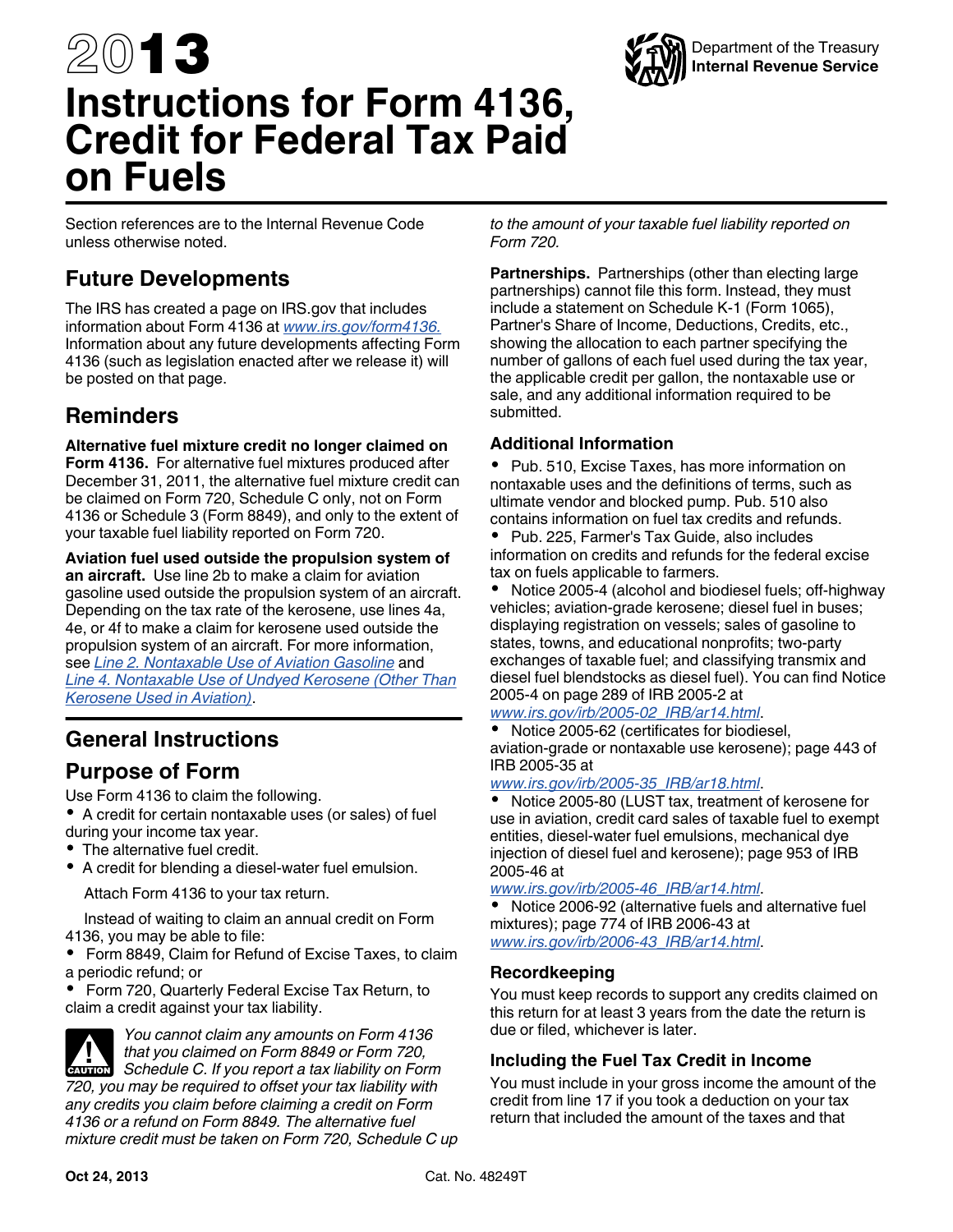<span id="page-1-0"></span>deduction reduced your income tax liability. See Pub. 510 for more information.

## **Specific Instructions**

### **How To Make A Claim**

Complete all information requested for each claim you make. You must enter the number (when requested) from the *Type of Use Table*, the number of gallons or gasoline gallon equivalents (GGE) (compressed natural gas (CNG) only), and the amount of credit. If you need more space for any line (for example, for more types of use), prepare a separate statement using the same format as the line.

Attach a separate statement showing any additional information required for your claim, such as the computation of the amount to be credited. Be sure to write your name and taxpayer identification number (TIN) on each statement.

**Amount of credit.** Generally, multiply the rate by the number of gallons. For lines 11 and 12, enter the number of gallons or gasoline gallon equivalents (CNG only). Enter the result (or the combined result as indicated by the brackets) in the amount of credit column. Include amounts from any separate statement.

**Exported taxable fuel.** The claim rates for exported taxable fuel are listed on lines 1d, 2c, 3e, 4d, 14b, 16a, and 16b. Taxpayers making a claim for exported taxable fuel must keep proof of exportation with their records. Proof of exportation includes:

A copy of the export bill of lading issued by the delivering carrier,

A certificate by the agent or representative of the export carrier showing actual exportation of the fuel,

A certificate of lading signed by a customs officer of the foreign country to which the fuel is exported, or

A statement of the foreign consignee showing receipt of the fuel.

### **Type of Use Table**

The following table lists the nontaxable uses of fuels. You must enter the number from the table in the *Type of use*  column on Form 4136.

| No.            | <b>Type of Use</b>                                                                                                                                                                                                 |
|----------------|--------------------------------------------------------------------------------------------------------------------------------------------------------------------------------------------------------------------|
| 1              | On a farm for farming purposes                                                                                                                                                                                     |
| 2              | Off-highway business use (for business use<br>other than in a highway vehicle registered or<br>required to be registered for highway use)                                                                          |
| 3              | Export                                                                                                                                                                                                             |
| 4              | In a boat engaged in commercial fishing                                                                                                                                                                            |
| 5              | In certain intercity and local buses                                                                                                                                                                               |
| 6              | In a qualified local bus                                                                                                                                                                                           |
| $\overline{7}$ | In a bus transporting students and employees of<br>schools (school buses)                                                                                                                                          |
| 8              | For diesel fuel and kerosene (other than<br>kerosene used in aviation) used other than as a<br>fuel in the propulsion engine of a train or<br>diesel-powered highway vehicle (but not<br>off-highway business use) |
| 9              | In foreign trade                                                                                                                                                                                                   |
| 10             | Certain helicopter and fixed-wing aircraft uses                                                                                                                                                                    |
| 11             | Exclusive use by a qualified blood collector<br>organization                                                                                                                                                       |
| 12             | In a highway vehicle owned by the United States<br>that is not used on a highway                                                                                                                                   |
| 13             | Exclusive use by a nonprofit educational<br>organization                                                                                                                                                           |
| 14             | Exclusive use by a state, political subdivision of<br>a state, or the District of Columbia                                                                                                                         |
| 15             | In an aircraft or vehicle owned by an aircraft<br>museum                                                                                                                                                           |
| 16             | In military aircraft                                                                                                                                                                                               |

**Types of use 13 and 14.** Generally, claims for sales of diesel fuel, kerosene, kerosene for use in aviation, gasoline, or aviation gasoline for the exclusive use of a state or local government (and nonprofit educational organization for gasoline or aviation gasoline) must be made following the order below.

1. By the registered credit card issuer if the state or local government (or nonprofit educational organization if applicable) used a credit card and the credit card issuer meets the four requirements discussed in *Line 13. Registered Credit Card Issuers,* later. In the event the credit card issuer is not registered, only the ultimate purchaser may make this claim.

2. By the registered ultimate vendor if the ultimate purchaser did not use a credit card and waives his or her right to make the claim and the registered credit card issuer cannot make the claim.

Additional requirements that must be met are in Pub. 510.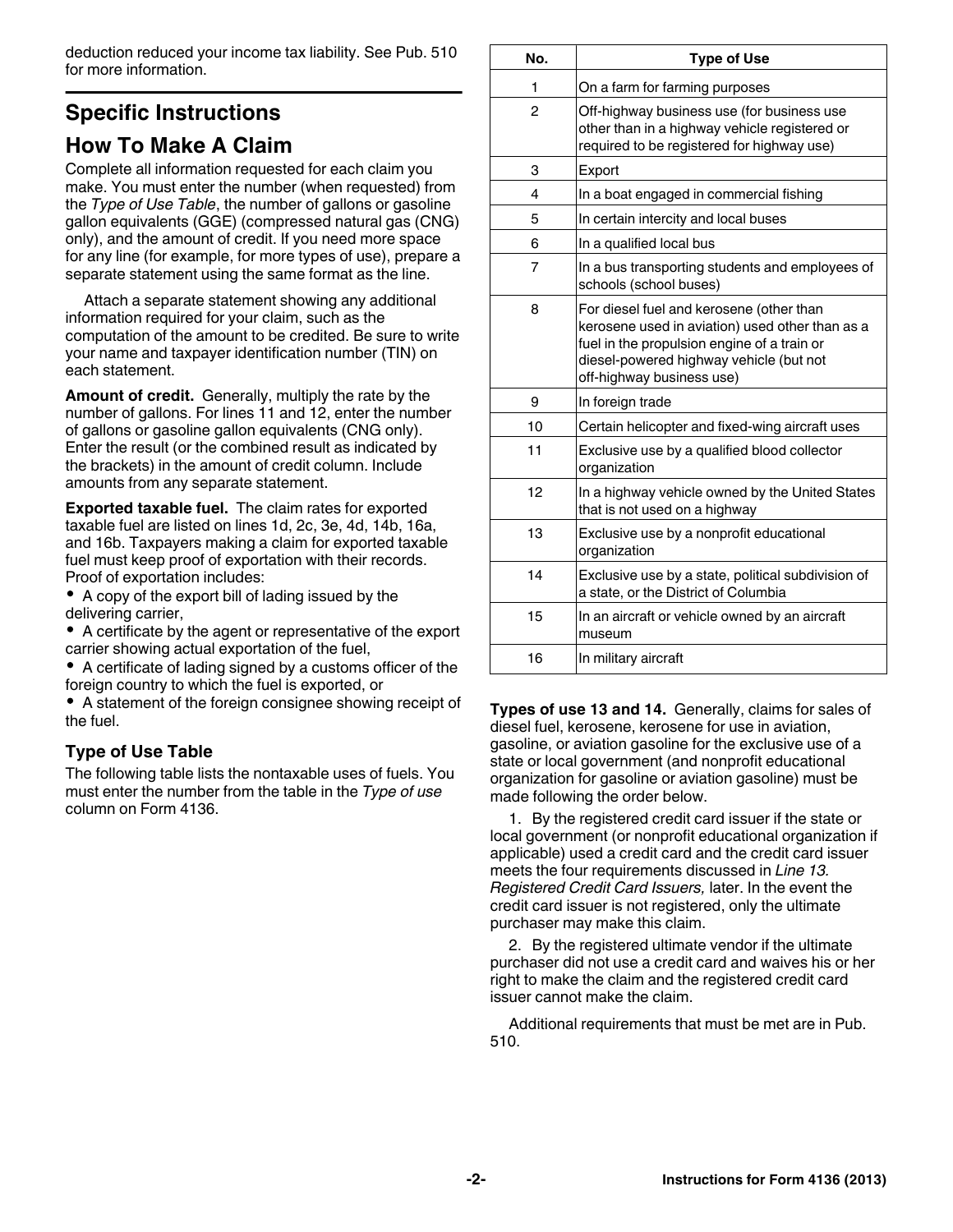<span id="page-2-0"></span>

*An income tax credit for gasoline and aviation gasoline can be claimed on Form 4136 by the*  **v** gasoline can be claimed on Form 4136 by the ultimate purchaser only. Claims by registered *credit card issuers and registered ultimate vendors for gasoline and aviation gasoline sold to a state or local government or nonprofit educational organization must be made on Form 720, Schedule C or Form 8849.*

#### **Line 1. Nontaxable Use of Gasoline**

**Claimant.** The ultimate purchaser of the gasoline is the only person eligible to make this claim.

**Allowable uses.** A claim cannot be made for personal use of any fuel on line 1. Also, for lines 1a and 1c, a claim cannot be made for any use in a motorboat, other than commercial fishing.

For line 1a, the gasoline must have been used during the period of claim for a business use other than in a highway vehicle registered (or required to be registered) for highway use (type of use 2).

For line 1b, the gasoline must have been used during the period of claim on a farm for farming purposes (type of use 1).

For line 1c, the gasoline must have been used during the income tax year for types of use 4, 5, 7, 11, 13, 14, or 15. For types of use 13 or 14, claimant has not waived the right to make a claim. See *Types of use 13 and 14,* earlier.

For line 1d, the gasoline must have been exported during the period of claim (type of use 3). See *[Exported](#page-1-0)  [taxable fuel](#page-1-0)*, earlier.

#### **Line 2. Nontaxable Use of Aviation Gasoline**

**Claimant.** The ultimate purchaser of the aviation gasoline is the only person eligible to make this claim.

**Allowable uses.** For line 2b, the aviation gasoline must have been used during the period of claim for types of use 1, 2, 9, 10, 11, 13, 14, or 15. For types of use 13 or 14, claimant has not waived the right to make a claim. See *[Types of use 13 and 14](#page-1-0)*, earlier.

For line 2c, the aviation gasoline must have been exported during the period of claim (type of use 3). See *[Exported taxable fuel](#page-1-0)*, earlier.

For line 2d, the aviation fuel must have been used in foreign trade to claim a credit for the LUST tax paid (type of use 9).

#### **Line 3. Nontaxable Use of Undyed Diesel Fuel**

**Claimant.** The ultimate purchaser of the diesel fuel is the only person eligible to make this claim.

**Allowable uses.** For line 3a, the diesel fuel must have been used during the period of claim for types of use 2, 6, 7, 8, 11, 13, 14, or 15. For line 3d, the claimant has not waived the right to make a claim. See *Types of use 13 and 14*, earlier. Type of use 8 includes use as heating oil and use in a motorboat.

For line 3e, the diesel fuel must have been exported during the period of claim (type of use 3). See *[Exported](#page-1-0)  [taxable fuel](#page-1-0)*, earlier.

#### **Line 4. Nontaxable Use of Undyed Kerosene (Other Than Kerosene Used in Aviation)**

**Claimant.** The ultimate purchaser of the kerosene is the only person eligible to make this claim.

**Allowable uses.** For line 4a, the kerosene must have been used during the period of claim for type of use 2, 6, 7, 8, 11, 13, 14, or 15. Line 4b does not include claims for kerosene used in aviation for farming purposes; instead, see *Line 5. Kerosene Used in Aviation*. For line 4c, the claimant has not waived the right to make a claim. See *[Types of use 13 and 14](#page-1-0)*, earlier. Type of use 8 includes use as heating oil and use in a motorboat.

For line 4d, the kerosene must have been exported during the period of claim (type of use 3). See *[Exported](#page-1-0)  [taxable fuel](#page-1-0)*, earlier.

For lines 4e and 4f, the kerosene must have been used during the period of claim for type of use 2.



*You may claim a credit for the tax on undyed kerosene you purchased (other than from a blocked pump) and used in your home during 2013 for heating, lighting, or cooking.*

To claim the credit on line 4a for home use:

1. Enter 8 in col. (a).

2. Enter the number of gallons of kerosene in col. (c).

3. Multiply the gallons in col. (c) by \$.243. Enter the result in col. (d).

4. If this is the only fuel tax credit you are claiming, enter the amount from col. (d) on:

- a. Form 4136, line 17.
- b. Form 1040, line 70.

#### **Line 5. Kerosene Used in Aviation**

**Claimant.** For lines 5a and 5b, the ultimate purchaser of kerosene used in commercial aviation (other than foreign trade) is eligible to make this claim. For lines 5c, 5d, and 5e, the ultimate purchaser of kerosene used in noncommercial aviation (other than nonexempt, noncommercial aviation and exclusive use by a state, political subdivision of a state, or the District of Columbia) is eligible to make this claim. Claimant certifies that the right to make the claim has not been waived.

**Allowable uses.** For lines 5a and 5b, the kerosene must have been used during the period of claim in commercial aviation. If the claimant buys kerosene partly for use in commercial aviation and partly for use in noncommercial aviation, see the rules in *[Notice 2005–80](http://www.irs.gov/irb/2005-46_IRB/ar14.html)*, section 3(e)(3).

For lines 5c and 5d, the kerosene must have been used during the period of claim for types of use 1, 9, 10, 11, 13, 15, or 16.

For line 5e, the kerosene must have been used during the period of claim for type of use 9. This claim is made in addition to the claim made on lines 5c and 5d for type of use 9.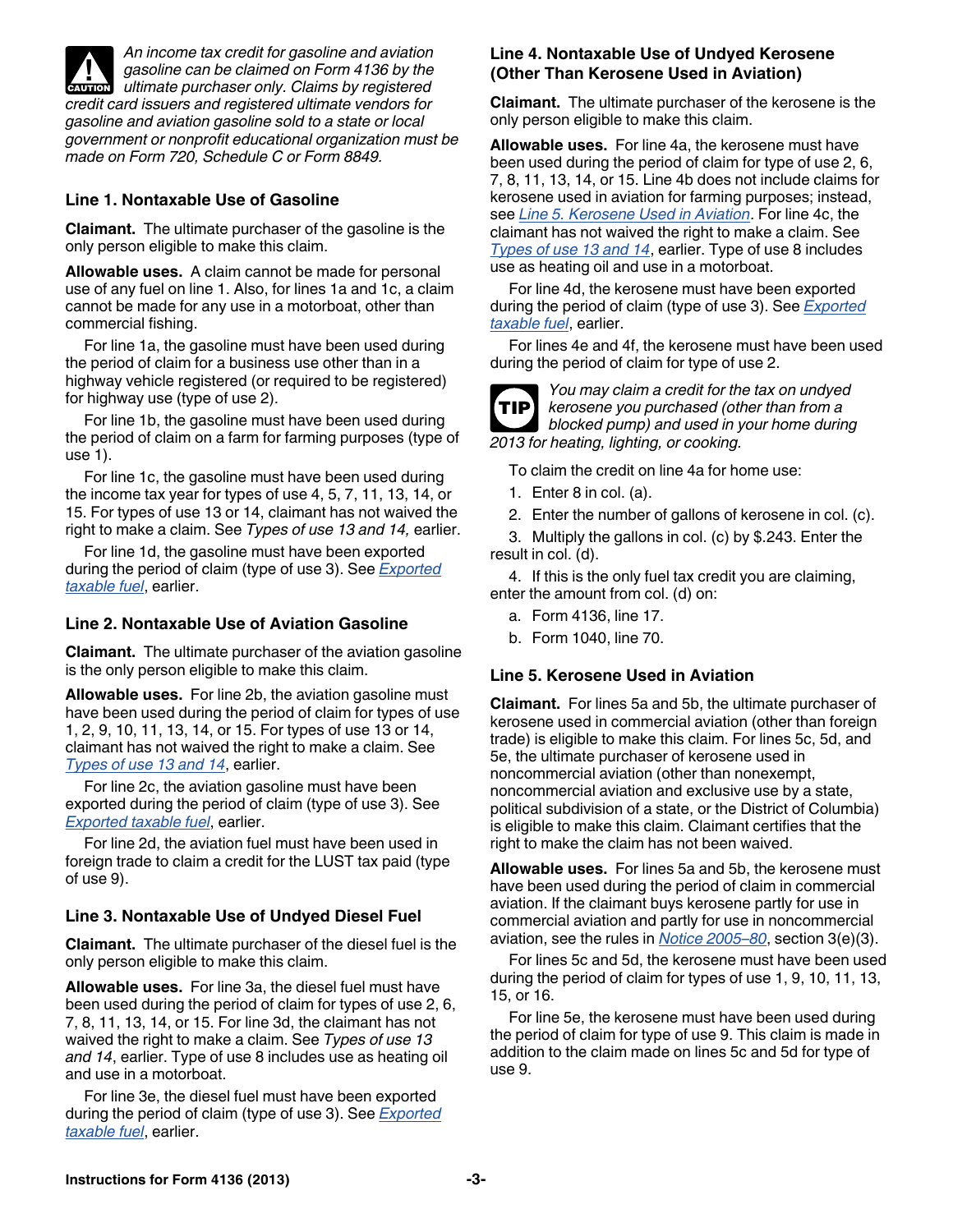#### **Information for Claims on Lines 6–8**

**Registration number.** To make an ultimate vendor claim on lines 6–8 you must be registered. Enter your registration number, including the prefix, on the applicable line for your claim. If you are not registered, use Form 637, Application for Registration (For Certain Excise Tax Activities), to register.

**Required certificates or waiver.** The required certificates or waivers for lines 6–8 are listed in the line instructions and are available in Pub. 510.

#### **Line 6a. Sales by Registered Ultimate Vendors of Undyed Diesel Fuel**

**Claimant.** For line 6a, the registered ultimate vendor of the diesel fuel is the only person eligible to make this claim and has obtained the required certificate from the buyer and has no reason to believe any information in the certificate is false. See *Model Certificate P* in Pub. 510. Only one claim may be filed for any gallon of diesel fuel.

**Allowable sales.** The fuel must have been sold during the period of claim for the exclusive use by a state or local government (including essential government use by an Indian tribal government).

**Registration number.** Enter your UV registration number in the space provided.

**Information to be submitted.** For claims on line 6a, attach a separate statement with the name and TIN of each governmental unit to whom the diesel fuel was sold and the number of gallons sold to each.

#### **Line 6b. Sales by Registered Ultimate Vendors of Undyed Diesel Fuel for Use in Certain Intercity and Local Buses**

**Claimant.** For line 6b, the registered ultimate vendor of the diesel fuel is eligible to make a claim only if the buyer waives his or her right to make the claim by providing the registered ultimate vendor with an unexpired waiver. See *Model Waiver N* in Pub. 510. Only one claim may be filed for any gallon of diesel fuel.

**Registration number.** Enter your UB registration number in the space provided.

#### **Lines 7a and 7b. Sales by Registered Ultimate Vendors of Undyed Kerosene (Other Than Kerosene for Use in Aviation)**

**Claimant.** For line 7a, the registered ultimate vendor of the kerosene is the only person eligible to make this claim and has obtained the required certificate from the buyer and has no reason to believe any information in the certificate is false. See *Model Certificate P* in Pub. 510. For line 7b, claimant has a statement, if required, that contains the date of sale, name and address of the buyer, and the number of gallons of kerosene sold to the buyer. For lines 7a and 7b, only one claim may be filed for any gallon of kerosene.

**Allowable sales.** The fuel must have been sold during the period of claim:

• For line 7a, use by a state or local government (including essential government use by an Indian tribal government), or

• For line 7b, from a blocked pump.

**Registration number.** Enter your UV or UP registration number in the space provided.

**Information to be submitted.** For claims on line 7a, attach a separate statement with the name and TIN of each governmental unit to whom the kerosene was sold and the number of gallons sold to each.

#### **Line 7c. Sales by Registered Ultimate Vendors of Undyed Kerosene for Use in Certain Intercity and Local Buses**

**Claimant.** For line 7c, the registered ultimate vendor of the kerosene is eligible to make a claim only if the buyer waives his or her right to make the claim by providing the registered ultimate vendor with an unexpired waiver. See *Model Waiver N* in Pub. 510. Only one claim may be filed for any gallon of kerosene.

**Registration number.** Enter your UB registration number in the space provided.

#### **Lines 8a and 8b. Sales By Registered Ultimate Vendors of Kerosene For Use in Commercial Aviation (Other Than Foreign Trade)**

**Claimant.** The registered ultimate vendor of the kerosene sold for use in commercial aviation is eligible to make this claim only if the buyer waives his or her right by providing the registered ultimate vendor with an unexpired waiver. See *Model Waiver L* in Pub. 510. Only one claim may be filed for any gallon of kerosene sold for use in commercial aviation.

**Allowable sales.** The kerosene sold for use in commercial aviation must have been sold during the period of claim for use in commercial aviation (other than foreign trade).

**Registration number.** Enter your UA registration number in the space provided.

#### **Lines 8c, 8d, 8e, and 8f. Sales By Registered Ultimate Vendors of Kerosene Sold For Use in Noncommercial Aviation**

**Claimant.** For line 8c, the registered ultimate vendor of the kerosene sold for use in nonexempt, noncommercial aviation is the only person eligible to make this claim and has obtained the required certificate from the ultimate purchaser. See *Model Certificate Q* in Pub. 510. For lines 8d, 8e, and 8f, the registered ultimate vendor of the kerosene sold for nontaxable use in noncommercial aviation (foreign trade for line 8f) is eligible to make this claim only if the buyer waives his or her right to make the claim by providing the registered ultimate vendor with an unexpired waiver. See *Model Waiver L* in Pub. 510. For type of use 14, see *Model Certificate P* in Pub. 510. Only one claim may be filed for any gallon of kerosene sold for use in noncommercial aviation.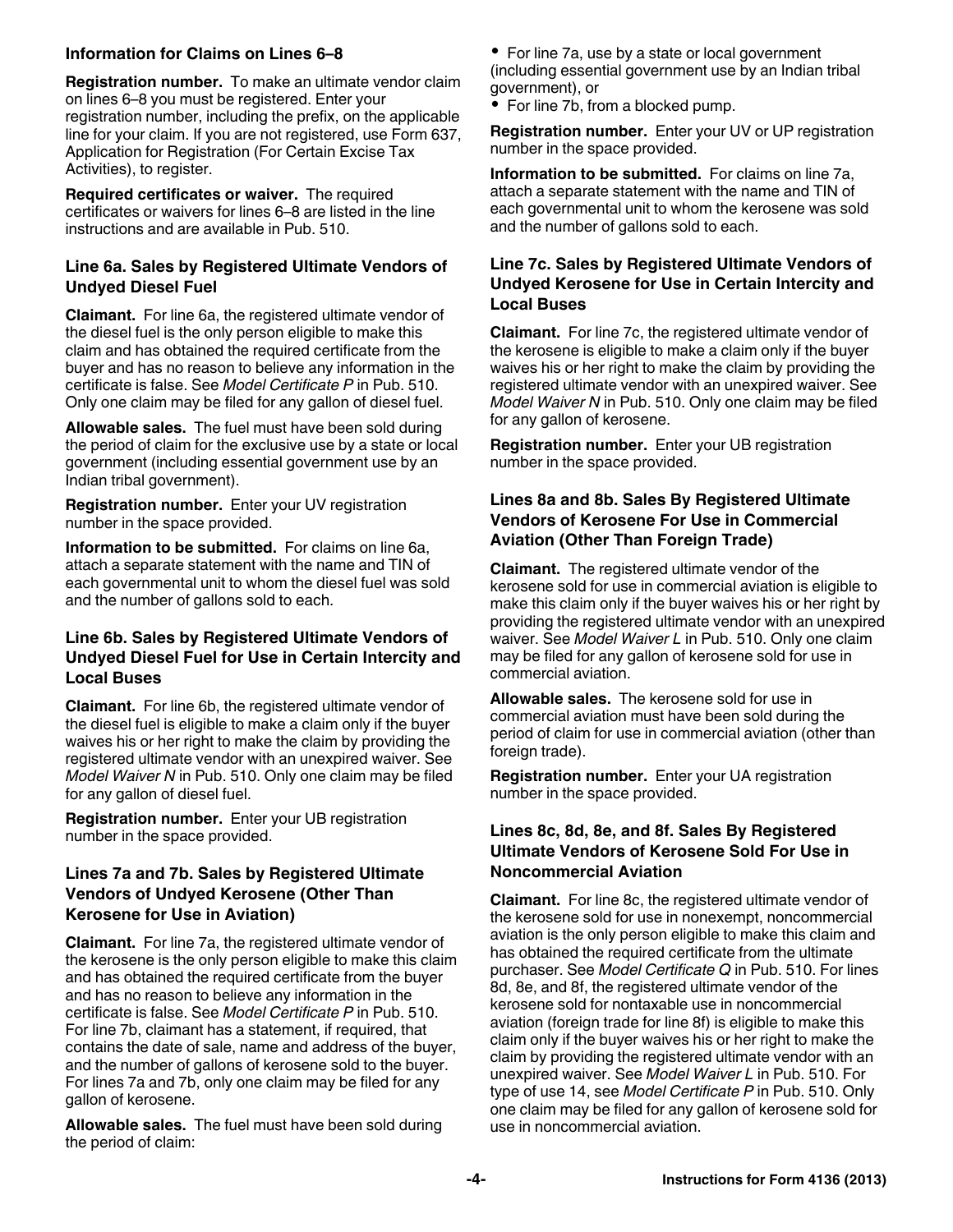**Allowable sales.** For line 8c, the kerosene must have been sold for a nonexempt use in noncommercial aviation. For lines 8d and 8e, the kerosene sold for use in noncommercial aviation must have been sold during the period of claim for types of use 1, 9, 10, 11, 13, 14, 15, or 16.

For line 8f, the kerosene sold for use in noncommercial aviation must have been sold during the period of claim for type of use 9. This claim is made in addition to the claim made on lines 8d and 8e for type of use 9.

**Registration number.** Enter your UA (UV if type of use 14) registration number in the space provided.

#### **Line 9**

Line 9 is reserved for future use.

#### **Line 10. Biodiesel or Renewable Diesel Mixture Credit**

**Claimant.** The person that produced and sold or used the mixture in their trade or business is the only person eligible to make this claim. The credit is based on the gallons of biodiesel or renewable diesel in the mixture. The biodiesel used to produce the biodiesel mixture must meet ASTM D6751 and meet the Environmental Protection Agency's (EPA) registration requirements for fuels and fuel additives under section 211 of the Clean Air Act. The renewable diesel used to produce the renewable diesel mixture must be a liquid fuel derived from biomass, meet ASTM D975, D396, or other equivalent standard approved by the IRS, and meet EPA's registration requirements for fuels and fuel additives under section 211 of the Clean Air Act. Renewable diesel fuel also includes fuel derived from biomass that meets a Department of Defense specification for military jet fuel or an ASTM specification for aviation turbine fuel. For a renewable diesel mixture used in aviation, kerosene is treated as if it is diesel fuel.

**Certificate.** The Certificate for Biodiesel and, if applicable, Statement of Biodiesel Reseller must be attached to the first claim filed that is supported by the certificate or statement. For the renewable diesel mixture credit, you must edit the certificate and, if applicable, statement to indicate that the fuel to which the certificate and statement relate is renewable diesel and state the renewable diesel meets the requirements discussed above under Claimant. See Model Certificate O and Model Statement S in Pub. 510. If the certificate and statement are not attached to Form 4136 because they are attached to a previously filed claim on Form 720, Schedule C or Schedule 3 (Form 8849) for the biodiesel or renewable diesel, attach a separate statement with the following information.

1. Certificate identification number.

2. Total gallons of biodiesel or renewable diesel on certificate.

3. Total gallons claimed on Schedule 3 (Form 8849).

4. Total gallons claimed on Form 720, Schedule C, line 13.

**Registration number.** If you are a registered blender or a taxable fuel registrant, enter your registration number, including the prefix, on line 10.

**How to claim the credit.** Any biodiesel or renewable diesel mixture credit must first be taken on Form 720, Schedule C to reduce your taxable fuel liability reported on Form 720. Any excess credit may be taken on Form 720, Schedule C, Schedule 3 (Form 8849), Form 4136, or Form 8864. See *[Notice 2005-4](http://www.irs.gov/irb/2005-02_IRB/ar14.html)* and *[Notice 2005-62](http://www.irs.gov/irb/2005-35_IRB/ar18.html)* for more information.

#### **Line 11. Nontaxable Use of Alternative Fuel**

**Claimant.** The ultimate purchaser of the taxed alternative fuel is the only person eligible to make this claim.

**Allowable uses.** The alternative fuel must have been used during the period of claim for types of use 1, 2, 4, 5, 6, 7, 11, 13, 14, or 15.

*Type of use 5.* Write "Bus" in the space to the left of column **(a)**. Enter the correct credit rate in column **(b)**. The credit rates for type of use 5 are listed below.

| Line number                                                                      | <b>Credit rate</b> |  |
|----------------------------------------------------------------------------------|--------------------|--|
| 11a                                                                              | \$.109             |  |
| 11 <sub>b</sub>                                                                  | .110               |  |
| 11c                                                                              | $.109*$            |  |
| 11d                                                                              | .110               |  |
| 11e                                                                              | .17                |  |
| 11f                                                                              | .17                |  |
| 11g                                                                              | .169               |  |
| 11h                                                                              | .110               |  |
| *This is the credit rate per gasoline gallon equivalent (126.67 cu. ft. of CNG). |                    |  |

# **Line 12. Alternative Fuel Credit**



*The alternative fuel mixture credit cannot be claimed on this form or on Schedule 3 (Form*  **Claimed on this form or on Schedule 3 (Form 8849). It must be taken on Form 720, Schedule C** *up to the amount of your taxable fuel liability reported on Form 720.*

**Claimant.** For the alternative fuel credit, the registered alternative fueler who (1) sold an alternative fuel at retail and delivered it into the fuel supply tank of a motor vehicle or motorboat, (2) sold an alternative fuel, delivered it in bulk for taxable use in a motor vehicle or motorboat, and received the required statement from the buyer, (3) used an alternative fuel (not sold at retail or in bulk as previously described) in a motor vehicle or motorboat, or (4) sold an alternative fuel for use as a fuel in aviation is the only person eligible to make this claim.

**Registration number.** You must enter your registration number, including the prefix, in the space provided.

**How to claim the credit.** Any alternative fuel credit and alternative fuel mixture credit must first be taken on Form 720, Schedule C to reduce your taxable fuel liability reported on Form 720. Any excess alternative fuel credit may be taken on Form 720, Schedule C, Schedule 3 (Form 8849), or Form 4136.